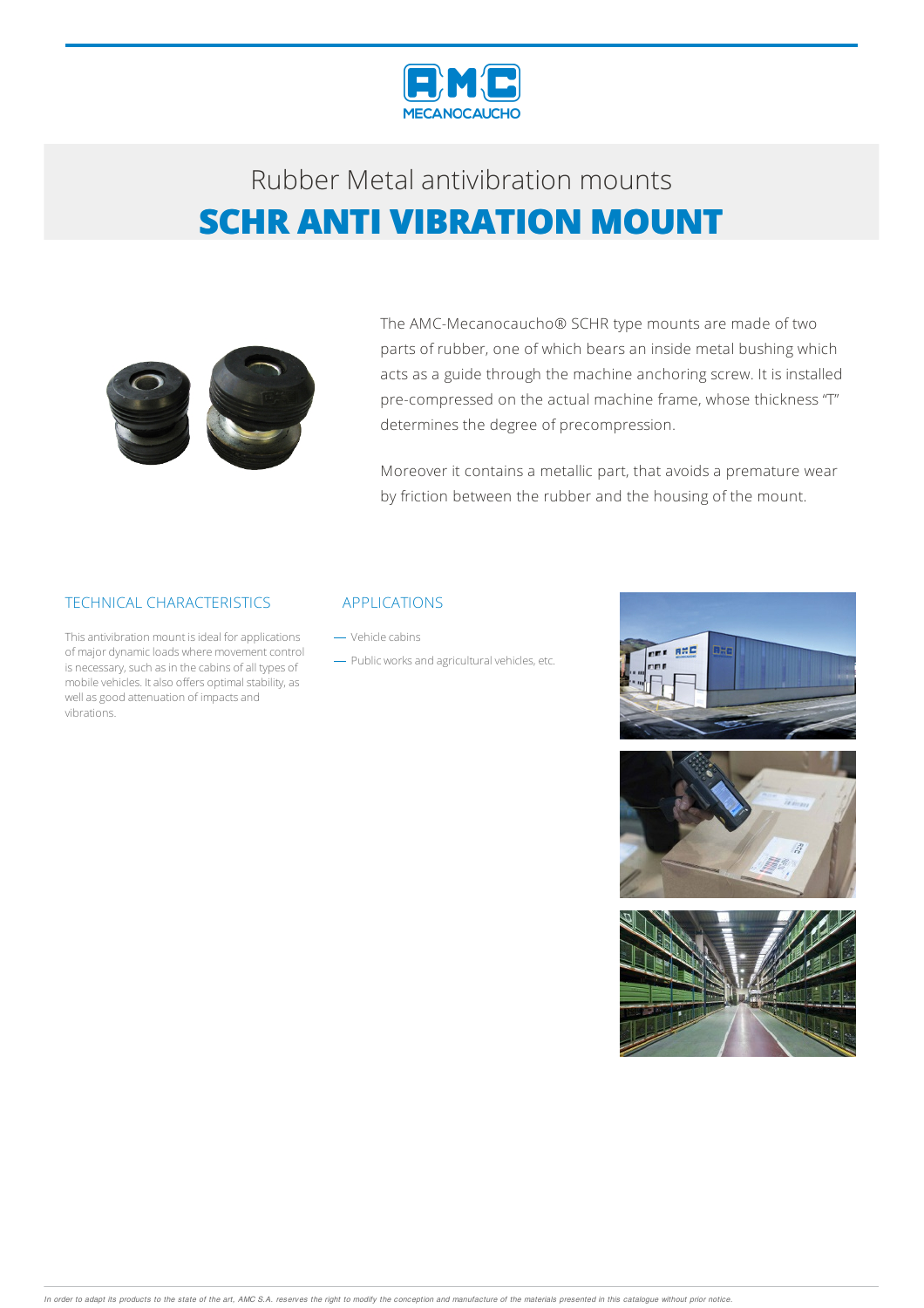

# Rubber Metal antivibration mounts **SCHR ANTI VIBRATION MOUNT**

G

### DRAWINGS









#### DIMENSIONS

| <b>Type</b>        | A<br>(mm.) | B<br>(mm.) | c<br>u<br>(mm.) | D<br>(mm) | E<br>(mm) | F<br>(mm.) | G<br>(mm.) | $\mathbf Q$<br>$(m\bar{m})$ | $\mathbf{T}$<br>(Max.) | T<br>(Min.) | Weight<br>(gr.) | $\mathbb{R}$<br>(mm.) | <b>Shore</b> | Max. Load<br>(kg.) | Code   |
|--------------------|------------|------------|-----------------|-----------|-----------|------------|------------|-----------------------------|------------------------|-------------|-----------------|-----------------------|--------------|--------------------|--------|
| SCHR 35            | 11         | 20,1       | 10              | 5         | 11        | 8,5        | 34,5       | 20,4                        | 6                      | 6           | 42              |                       | 45 Sh        | 40                 | 138621 |
|                    |            |            |                 |           |           |            |            |                             |                        |             |                 |                       | 60 Sh        | 80                 | 138623 |
| SCHR 50            | 20         | 31,5       | 18,5            | 11        | 20,5      | 13,5       | 49         | 31,8                        | 14                     | 12,5        | 153             | 1,5                   | 45 Sh        | 80                 | 138535 |
|                    |            |            |                 |           |           |            |            |                             |                        |             |                 |                       | 65 Sh        | 150                | 138534 |
| SCHR <sub>65</sub> | 23         | 39,5       | 24              | 15        | 23        | 17         | 63,5       | 40                          | 22                     | 19          | 350             | 2,5                   | 50 Sh        | 160                | 138551 |
|                    |            |            |                 |           |           |            |            |                             |                        |             |                 |                       | 65 Sh        | 300                | 138552 |
| SCHR 90            | 25         | 58         | 31              | 17        | 25        | 23         | 88         | 58,5                        | 29                     | 25          | 675             | 3                     | 45 Sh        | 260                | 138547 |
|                    |            |            |                 |           |           |            |            |                             |                        |             |                 |                       | 60 Sh        | 450                | 138548 |
| <b>SCHR 125</b>    | 32         | 65,4       | 32,5            | 22        | 32        | 27         | 125,5      | 65,8                        | 32                     | 25          | 1440            | 3                     | 50 Sh        | 650                | 138216 |
|                    |            |            |                 |           |           |            |            |                             |                        |             |                 |                       | 60 Sh        | 800                | 138217 |
| <b>SCHR 140</b>    | 35         | 70         | 31              | 13        | 35        | 31         | 140        | 71                          | 20                     | 20          | 1900            | $\overline{4}$        | 45 Sh        | 700                | 138508 |
|                    |            |            |                 |           |           |            |            |                             |                        |             |                 |                       | 60 Sh        | 2000               | 138510 |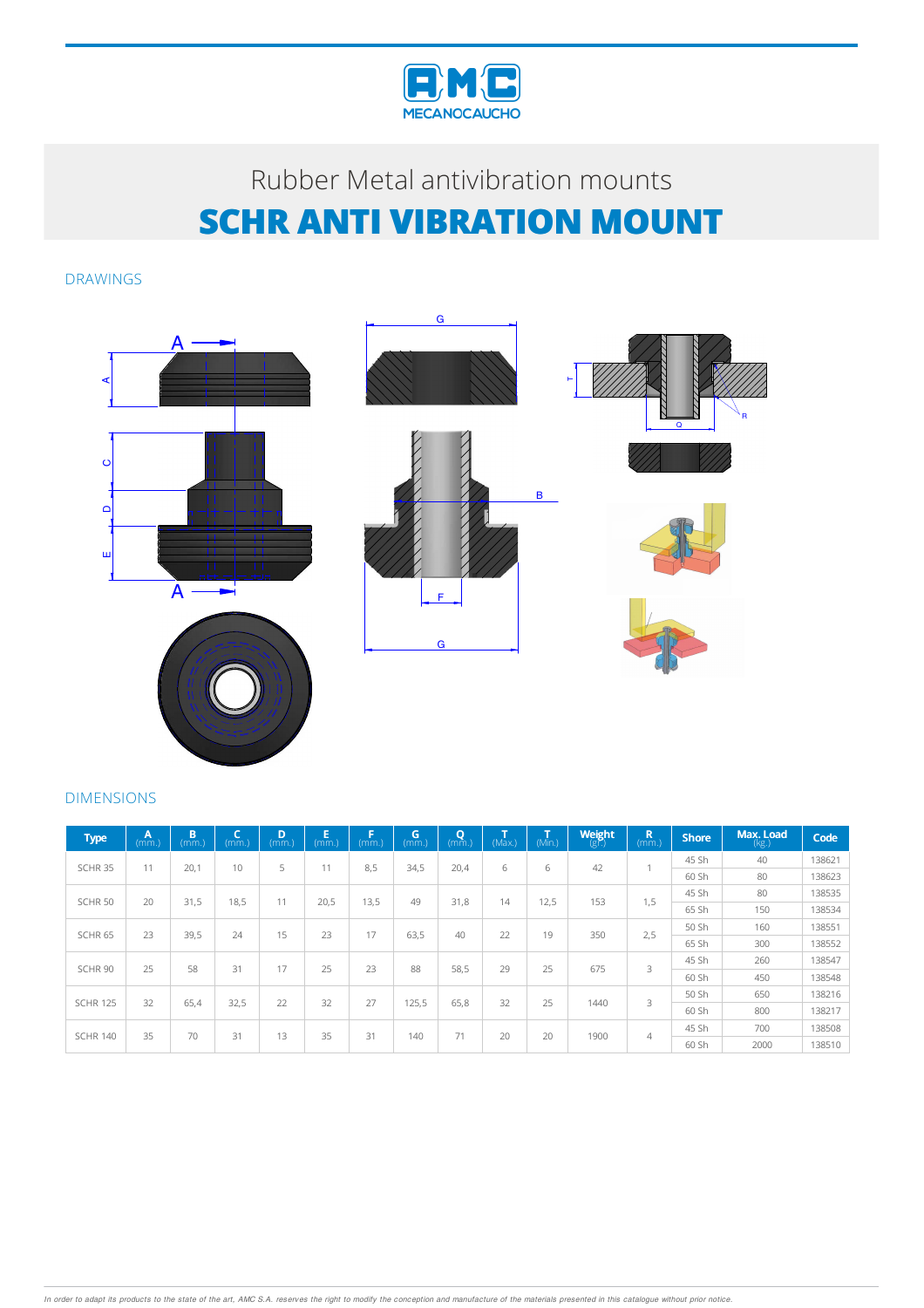

# Rubber Metal antivibration mounts **SCHR ANTI VIBRATION MOUNT**

ELASTICAL PROPERTIES